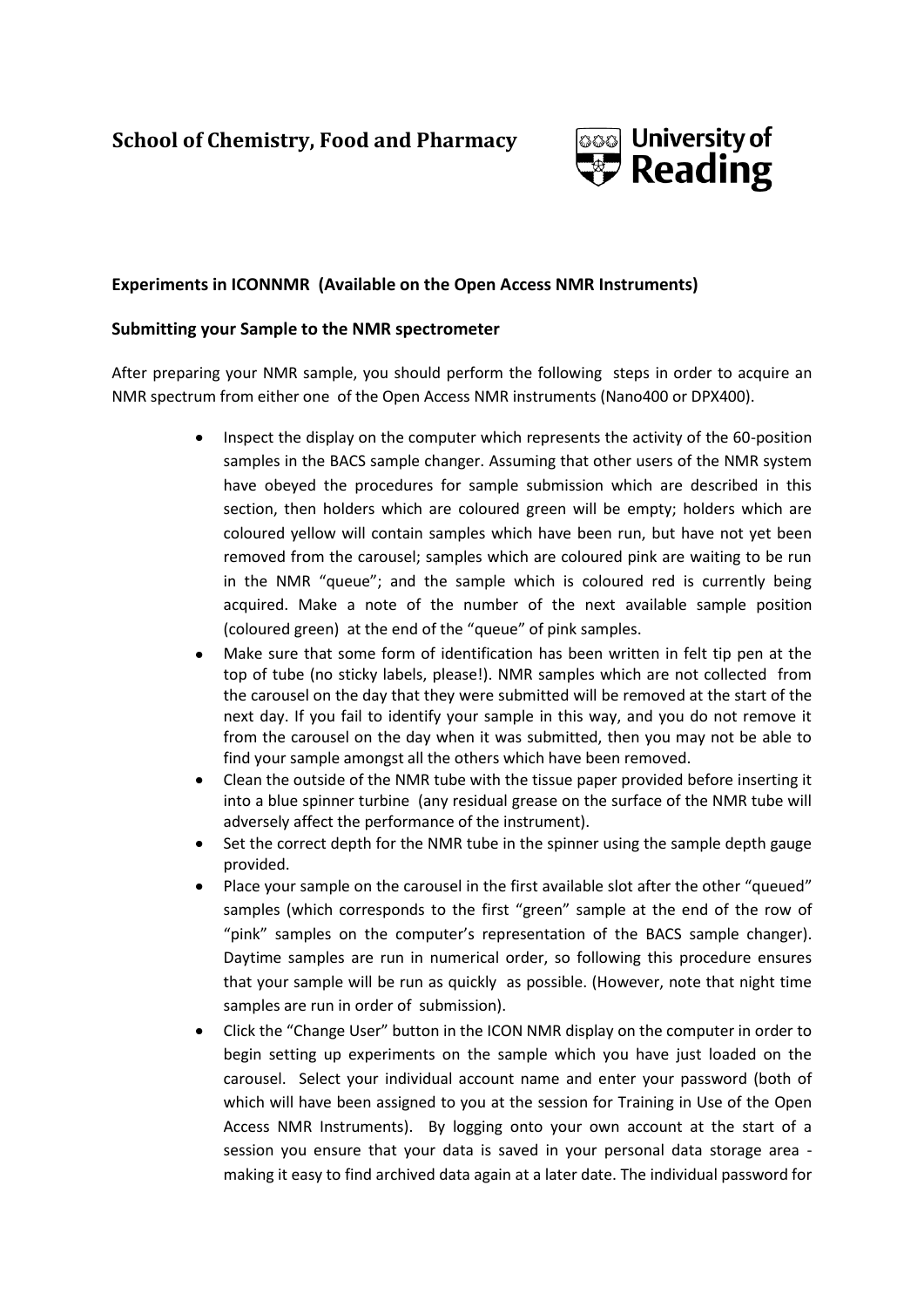your account ensures that only you are able to save spectra in this data storage area, so you should not give your password to anyone else!! (Also, if someone else damages the instrument while logged in under your account you may be blamed...both of the 400 MHz instruments maintain a log of user activity on the system).

- In the main ICONNMR display, double click on the sample holder number which contains your sample. Chose a solvent (the default is  $CDCl<sub>3</sub>$ ), then chose an NMR experiment (the default is a 1D- proton experiment – but see below for a list of other possibilities) and then enter a title which will describe your NMR spectrum. The choice of title is up to you, but it is suggested that, at a minimum, the title should incorporate your initials (so that you can quickly identify your spectrum amongst all the other printouts from the NMR spectrometers) and a reference to your laboratory notebook (so that you can find the spectrum amongst all the others which will be generated during your research). After checking that all these details are correct, click the "submit" button to add your sample to the NMR queue. If all is well, then your sample should turn from green to pink on the representation of the BACS sample changer. Finally, click on the "Change User" button again to log out of your account (note that both Open Access NMR instruments will automatically log out of your account after 2 minutes of keyboard inactivity).
	- Now that your sample has been submitted to the NMR queue, take a glance at the bottom of the main ICON NMR screen. For daytime samples, this will tell you how long it will be until your sample (the last in the queue) has been run.

When you return to the CAF lab after this calculated amount of time, your sample should have changed from pink to yellow. Collect your spectrum (printed out in black and white on A4 paper) from the printer and remember to **also collect your sample from the carousel and delete its entry on the main ICONNMR screen** (the entry on the representation of the BACS sample changer will change from yellow to green when you do this). Samples which have not been collected on the day when they were submitted will be removed from the carousel on the next day. They will then be kept for one week, after which they will be disposed of.

If you simply want to record a  ${}^{1}H$  NMR spectrum, then please submit your sample to whichever instrument has the shorter "queue". For other experiments, however, it is worth considering the relative sensitivities of the Nano400 and DPX400, as set out in the Sample Requirements for Experiments in ICONNMR. In general terms:

- The Nano 400 has better sensitivity for 2D-NMR experiments
- The DPX 400 has better sensitivity for  $^{13}$ C and DEPT NMR experiments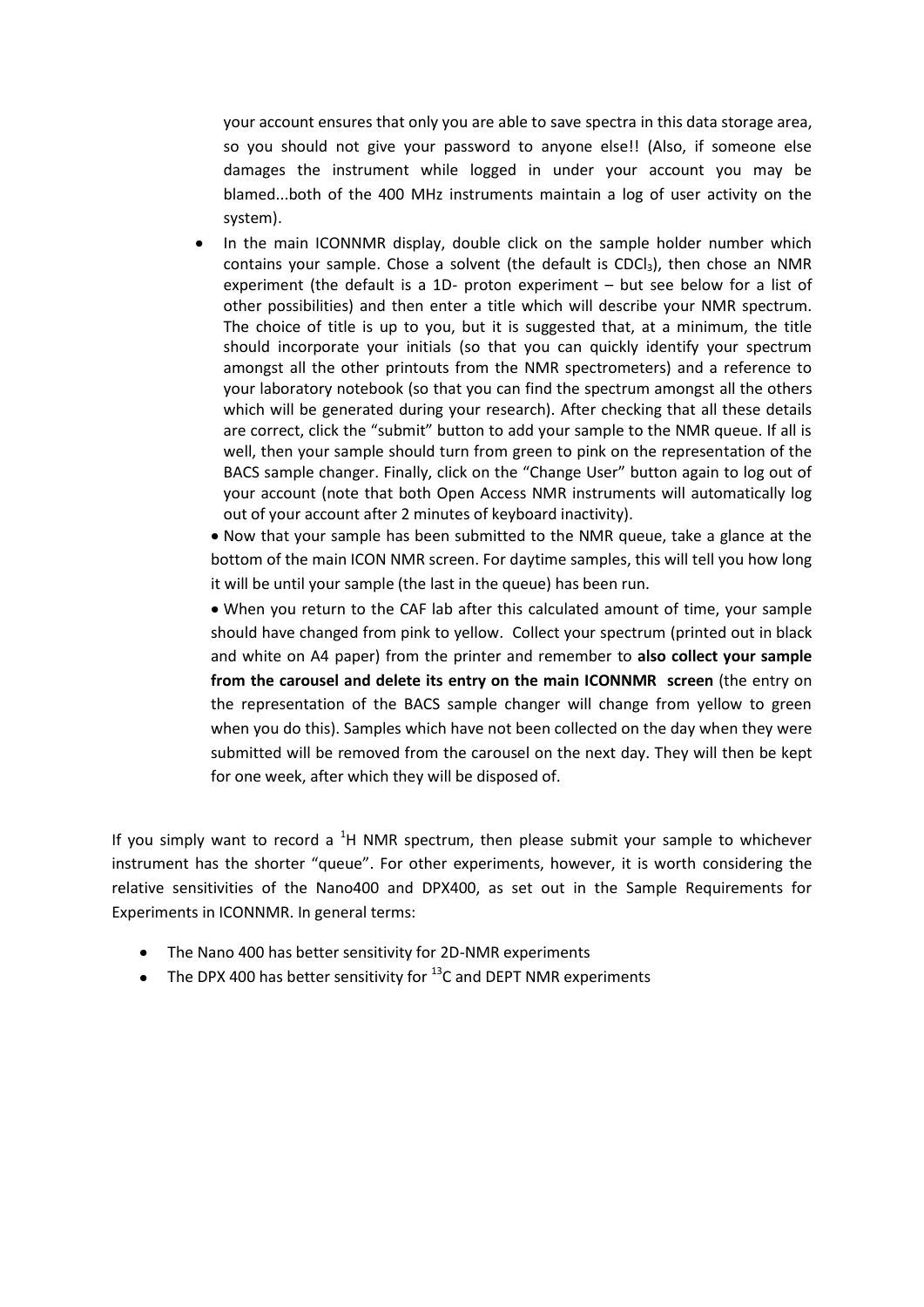By default, the following ICONNNMR experiments are available on the two Open Access NMR instruments:

| Experiment                            | Nano400<br>(Acquisition<br>Time:                                | DPX400 (Acquisiton Time: mins:seconds)    |
|---------------------------------------|-----------------------------------------------------------------|-------------------------------------------|
|                                       | mins:seconds)                                                   |                                           |
| $\overline{H}$                        | N Pro4ppm.ph "Proton 4 Scans" (00:36)                           | N Pro8ppm.ph (0:55)                       |
| <sup>1</sup> H wide sweep width       | N Pro4acid.ph "Plot includes acid peaks"(                       |                                           |
|                                       | 00:36                                                           |                                           |
| <sup>1</sup> H water suppression      | N WATERSUPPRESSION.ph (1:36)                                    | N WATERSUPPRESSION.ph (2:29)              |
| $^{13}$ C                             | N Carb128.ph "C13 ns=128" (6:12)                                | N Carb128.ph "ns=128" (6:31)              |
| <sup>13</sup> C longer acquisition    |                                                                 | N Carb 640.ph "ns=640 31 minutes" (31:31) |
| <sup>13</sup> C very long acquisition |                                                                 | N Carb 1280.ph "ns=1280 1hr" (1:02:46)    |
| <b>DEPT-135</b>                       | N DEPT135.rdg "CH <sub>3</sub> and CH positive; CH <sub>2</sub> | N DEPT135.ph "ns=64 3.5 mins" (3:56)      |
|                                       | negative; quaternary absent" (3:51)                             |                                           |
| <b>DEPT-135</b><br>longer             |                                                                 | N DEPT135_long.ph "ns 320 18 minutes"     |
| acquisition                           |                                                                 | (18:29)                                   |
| <b>DEPTQ</b>                          | N DEPTQ.ph "like DEPT 135 but with                              | N DEPTQ.ph "DEPT135+Quaternary carbons"   |
|                                       | Quaternaryl carbons" (4:05)                                     | (ca 4 mins)                               |
| Edited-HSQC                           | C HSQCedgr.ph "sweep optimized HSQC                             | C HSQCedgr.ph "Sw opt. Edited HSQC with   |
|                                       | with gradiants" (7:43)                                          | gradients (e/a TPPI)" (5:18)              |
| <b>HMBC</b>                           | C HMBC.ph "Sweep Optimized HMBC                                 | C HMBC.rdg (4:47)                         |
|                                       | with gradiants" (8:31)                                          |                                           |
| DQF COSY                              | C COSY.ph (3:53)                                                | COSY.ph "Sw. Opt. COSY" (3:58)            |
| <b>NOESY</b>                          | C NOESY.ph (45:40)                                              |                                           |
| $(^1H,$<br>COSY,<br>The<br>Lot        | C The Lot                                                       | C the Lot " $\{$ '                        |
| DEPT135, DEPTQ, HSQC,                 | $(0:36+3:53+3:51+4:05+7:43+8:31)$                               | $(0:55+3:58+6:31+3:56+5:18+4:30)$         |
| HMBC)                                 |                                                                 |                                           |

You should have first obtained a 1D-<sup>1</sup>H NMR spectrum from your sample before acquiring any of the heteronuclear 1D- NMR experiments (such as <sup>13</sup>C and DEPT-135), or before proceeding to any of the 2D-NMR experiments (such as edited-HSQC, HMBC, COSY and NOESY). Running a  ${}^{1}$ H NMR spectrum enables you to quickly answer two key questions regarding your sample, which will determine whether or not it is justified to proceed with such further analysis.

- Is there as much compound in the NMR sample as you expected? (see Sample Requirements for Experiments in ICONNMR)
- Is the sample sufficiently pure that you are likely to obtain meaningful results from running further NMR experiments?

If the  $1H$  NMR spectrum shows that your sample fails on either of the above criteria, then there is no point in proceeding to collect further NMR data. Not only will you be wasting your own time, but you will potentially be preventing other users of the Open Access NMR instruments from running their spectra. The NMR Staff constantly monitor the use of the Open Access Instruments and reserve the right to delete the accounts of users who persist in running samples which are simply a "waste of time", according to the above criteria.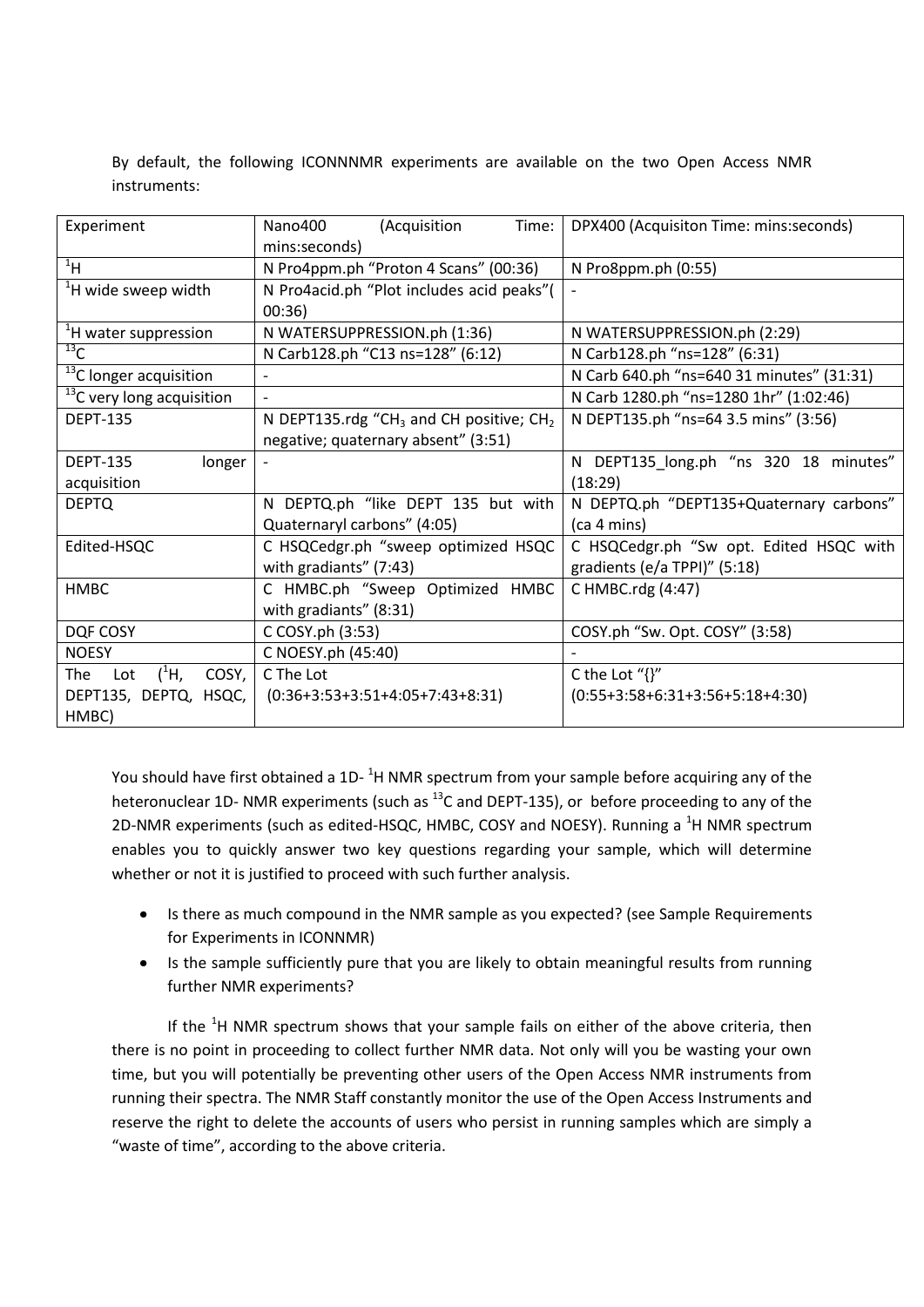Most of the above NMR experiments require roughly 1-7 minutes of acquisition time (between 5-12 mins of spectrometer time) and there is no restriction as to when each experiment may be run on the Open Access Instruments. Such experiments are designated as "day time" - a "sun" icon will appear against them, when submitted in ICONNMR. There are a few exceptions to this, however, such as long carbons and the long DEPT-135 on the DPX400 and the composite experiment "the Lot"  $(^1H, ^{13}C,$  DEPT-135, edited HSQC, HMBC and COSY), which is available on both Nano400 and DPX400. All of these experiments require a significantly longer period of time for acquisition, and are accordingly designated as "night time". An icon for a crescent moon appears against these experiments when they are submitted to ICONNMR. It is possible to submit "night time" experiments to ICONNMR at any time, and such experiments will appear pink in the representation of the BACS sample changer, as normal. However, "night time" experiments will not be added to the "queue" of day time NMR experiments. Rather, such experiments will be acquired between the hours of 18:30 and 9:30 (next day) on the DPX 400 and between 21:00 and 9:30 (next day) on the Nano400, in an order which is determined by the time at which they were submitted (i.e. the order for " night time" experiments is NOT dependent on numerical position on the carousel, as was the case for the "day time" experiments) .

It is possible to change the designation of an experiment from "day time" to "night time", simply by clicking on the "sun" icon during the submission process. This changes the icon from a "sun" to a "moon". If the Open Access Instruments are very busy, and if the NMR spectra from your "day time" <sup>13</sup>C, DEPT-135, edited HSQC, HMBC or COSY experiments are not required immediately, then please consider designating these experiments as "night time", rather than "day time", as a courtesy to other users who may have more urgent samples.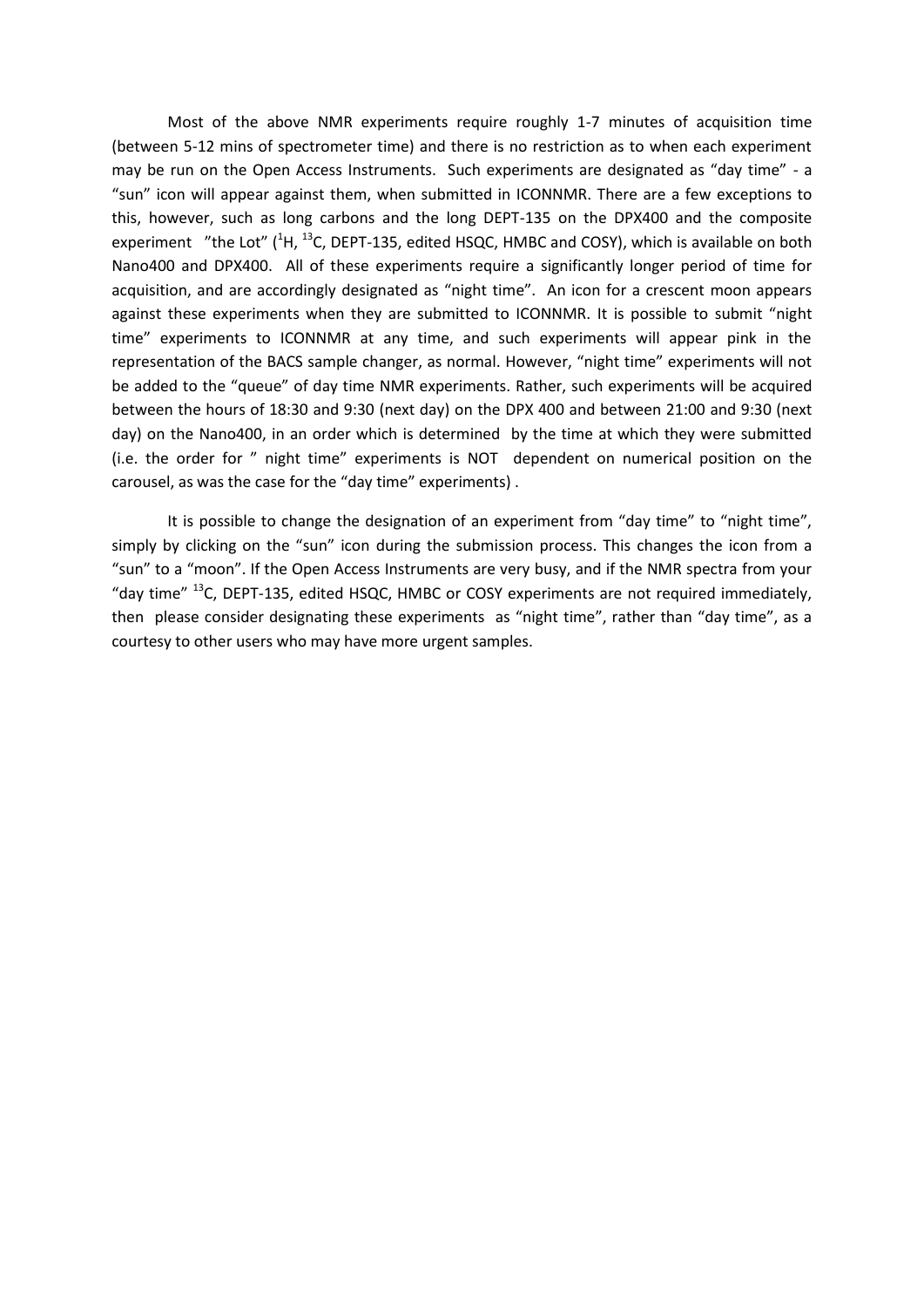## **Sample Requirements for Experiments in ICONNMR**

By default, the two Open Access NMR instruments run more or less the same series of NMR experiments  $(^{1}H$ ,  $^{13}C$ , DEPT, HSQC, HMBC, COSY and NOESY). However the relative sensitivities of the two instruments differ significantly and this can be an important consideration when choosing which instrument to use, if you have a limited amount of sample. The minimum amount of sample which is required in order to obtain a reasonable NMR spectrum in the default length of time for each of these "day time" experiments is given below for both the Nano400 and the DPX400 NMR instruments:

|                                                                     | Day/Night     | <b>ICON NMR</b>                                                                           | Time (mins:seconds)                   | Limit for the minimum amount of<br>sample which is required in order<br>to obtain an acceptable NMR<br>spectrum |
|---------------------------------------------------------------------|---------------|-------------------------------------------------------------------------------------------|---------------------------------------|-----------------------------------------------------------------------------------------------------------------|
| $\overline{H}$                                                      | Day time      | N<br>Pro4ppm.ph<br>"Proton 4 Scans"                                                       | 0:36                                  | $50 \mu g$                                                                                                      |
| $^{13}$ C                                                           | Day time      | Carb128.ph "C13<br>N.<br>ns=128"                                                          | 6:12                                  | 5 mg                                                                                                            |
| <b>DEPT-135</b>                                                     | Day time      | N DEPT135.rdg "CH <sub>3</sub><br>and CH positive; CH2<br>negative; quaternary<br>absent" | 3:51                                  | 2 <sub>mg</sub>                                                                                                 |
| <b>Edited HSQC</b>                                                  | Day time      | HSQCedgr.ph<br>C<br>optimized<br>"sweep<br>HSQC with gradiants"                           | 7:43                                  | 0.5 <sub>mg</sub>                                                                                               |
| <b>HMBC</b>                                                         | Day time      | C HMBC.ph "Sweep<br>Optimized HMBC with<br>gradiants"                                     | 8:31                                  | 1 <sub>mg</sub>                                                                                                 |
| COSY                                                                | Day time      | C COSY.ph                                                                                 | 3:53                                  | $50 \mu g$                                                                                                      |
| <b>NOESY</b>                                                        | Night<br>time | C NOESY.ph                                                                                | 45:40                                 | 2 <sub>mg</sub>                                                                                                 |
| "The Lot" $(^1H;$<br>$^{13}C;$<br>COSY;<br>DEPT-135,<br>HSQC, HMBC) | Night<br>time | C The Lot                                                                                 | $0:36+3:53+3:51+4:05+7$<br>$:43+8:31$ | 2 <sub>mg</sub>                                                                                                 |

## **Nano 400 Sensitivity\***

\*Results refer to artemisinin in 0.5ml CDCl<sub>3</sub>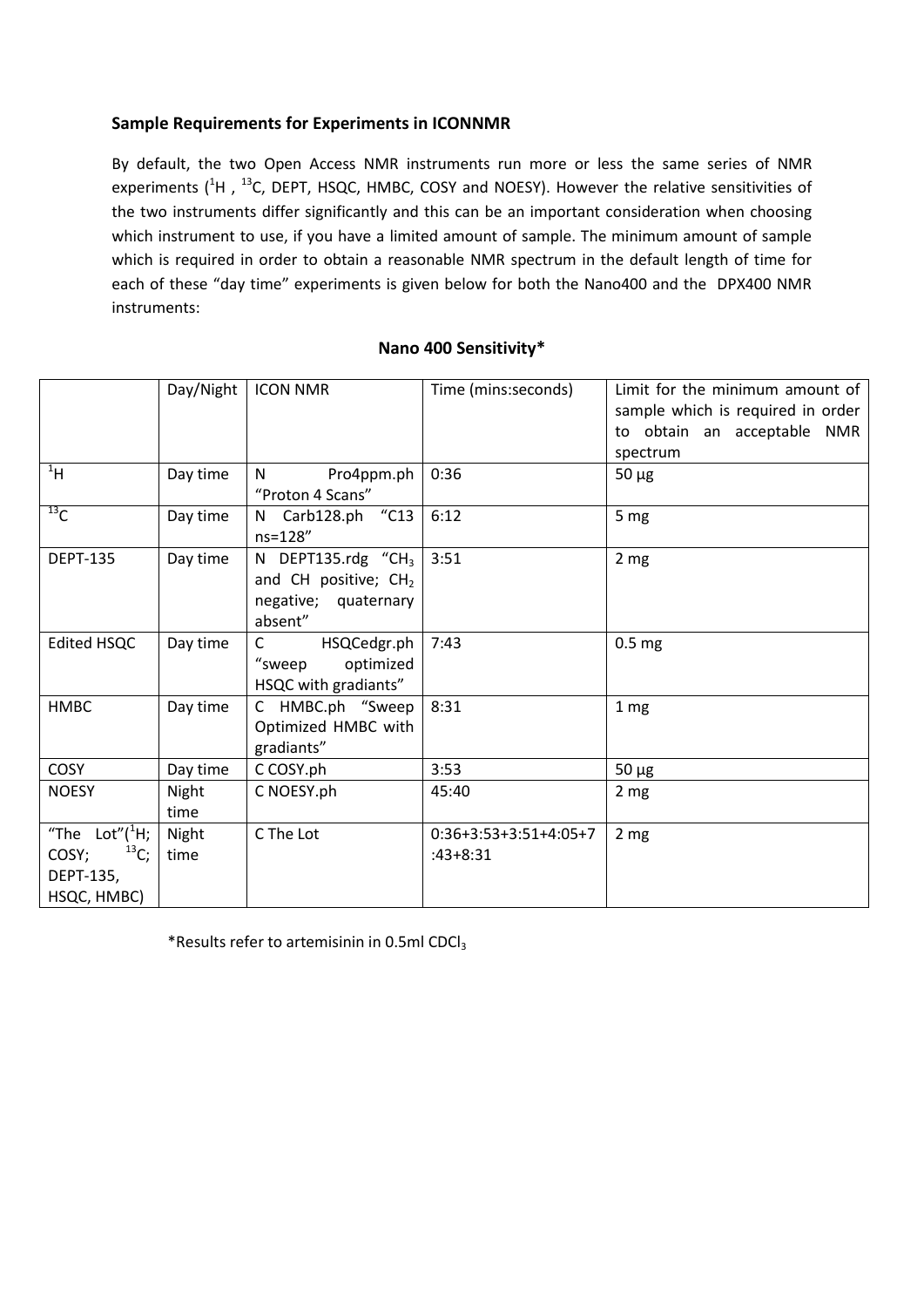## **DPX400 sensitivity\***

|                                                                     | Day/Night  | <b>ICON NMR</b>                                                         | Time                                  | for<br>minimum<br>Limit<br>the |
|---------------------------------------------------------------------|------------|-------------------------------------------------------------------------|---------------------------------------|--------------------------------|
|                                                                     |            |                                                                         | (mins:seconds)                        | amount of sample which is      |
|                                                                     |            |                                                                         |                                       | required in order to obtain an |
|                                                                     |            |                                                                         |                                       | acceptable NMR spectrum        |
| $\mathbf{H}$                                                        | Day time   | N Pro8ppm.ph                                                            | 0:55                                  | $0.2$ mg                       |
| 13 <sup>C</sup>                                                     | Day time   | N Carb128.ph "ns=128"                                                   | 6:31                                  | 2 <sub>mg</sub>                |
| $13$ C long acquisition                                             | Night time | N Carb 640.ph "ns=640 31<br>minutes"                                    | 31:31                                 | ca.1mg                         |
| 13 <sup>C</sup><br>long<br>very<br>acquisition                      | Night time | N Carb 1280.ph "ns=1280 1hr"                                            | 1:02:46                               | ca. 0.5 mg                     |
| <b>DEPT-135</b>                                                     | Day time   | N DEPT135.ph "ns=64 3.5<br>mins"                                        | 3:56                                  | 1 <sub>mg</sub>                |
| <b>DEPT-135</b><br>long<br>acquisition                              | Night time | N DEPT135_long.ph "ns 320<br>18 minutes"                                | 18:29                                 | ca. 0.5 mg                     |
| Edited HSQC                                                         | Day time   | HSQCedgr.ph "Sw opt.<br>C.<br>Edited HSQC with gradients<br>(e/a TPPI)" | 5:18                                  | 1 <sub>mg</sub>                |
| <b>HMBC</b>                                                         | Day time   | C HMBC.rdg                                                              | 4:47                                  | 5 <sub>mg</sub>                |
| <b>COSY</b>                                                         | Day time   | COSY.ph "Sw. Opt. COSY"                                                 | 3:58                                  | 0.2 <sub>mg</sub>              |
| "The Lot"( ${}^{1}$ H; COSY;<br>$^{13}$ C; DEPT-135, HSQC,<br>HMBC) | Night time | C the Lot " $\{$ '                                                      | $0:55+3:58+6:31+3$<br>$:56+5:18+4:47$ | 2 <sub>mg</sub>                |

\*Results refer to artemisinin in 0.5ml CDCl<sub>3</sub>

As can be seen from these Tables, the Nano 400 has better sensitivity for all 2D-NMR experiments, while the DPX 400 has better sensitivity for  $^{13}$ C and DEPT NMR. If you have a limited amount of compound therefore, it makes sense to submit your sample to whichever instrument is more appropriate, when running either 1D- or 2D-experiments. The effect of using less than the stipulated amount of sample with the daytime  $^{13}$ C, DEPT-135, edited HSQC and HMBC experiments are shown below, using the example compound, artemisinin, for the Nano400 instrument: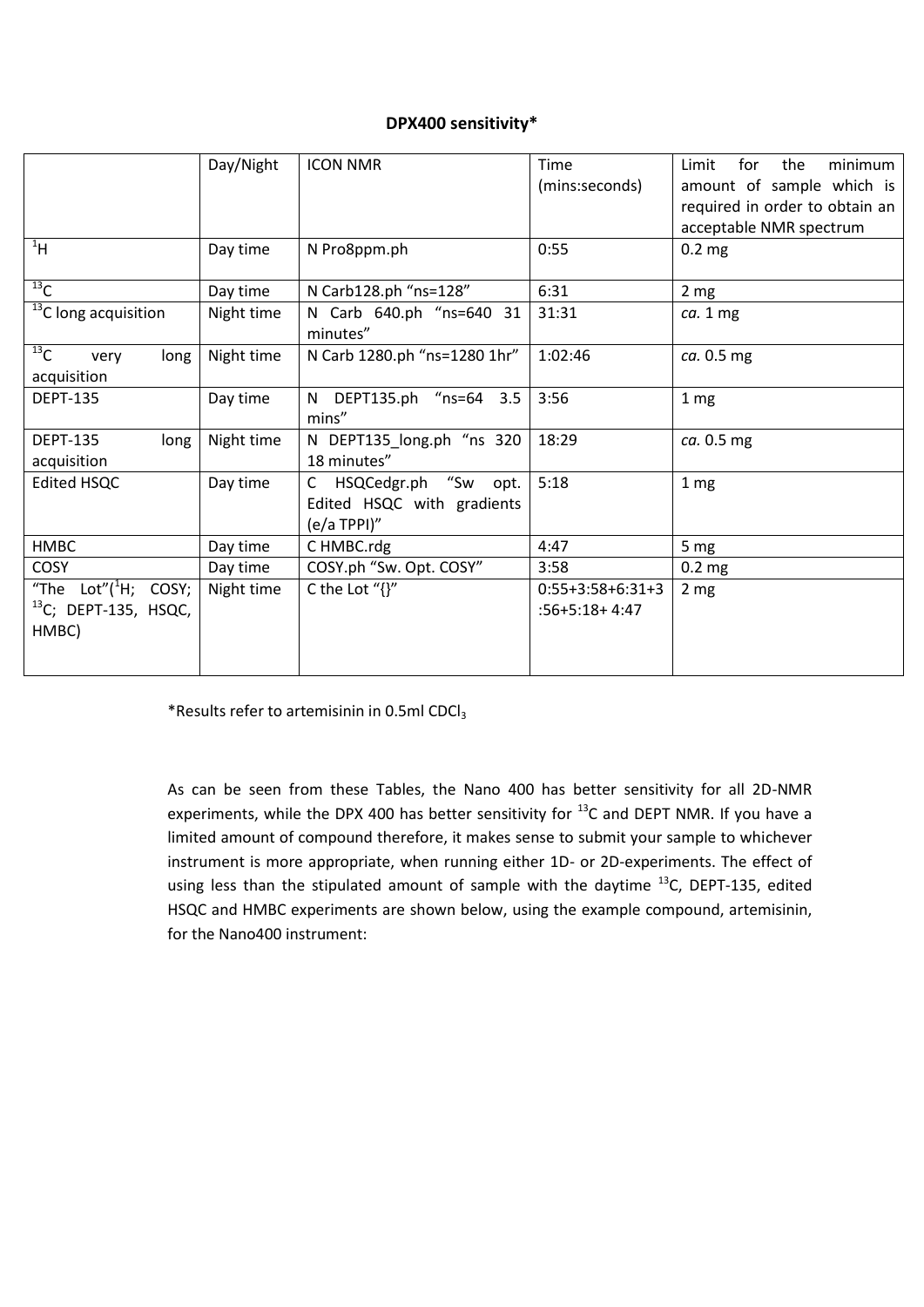#### **Carbon Sensitivity**

Using the default day time Carbon-13 experiment, C13CPD, it is possible to see all 15 carbons of a 10 mg sample of artemisinin in just over 6 minutes (using 128 scans). Halving the amount of sample to 5 mg, gives results which are still acceptable, although the baseline noise is starting to become a problem. Reducing the amount of sample still further to 2 mg, results in a  $^{13}$ C NMR spectrum which is unacceptable because a quaternary carbon at  $\delta_c$  172 ppm has now "disappeared" into the noise – if we did not know the structure of artemisinin we might wrongly assume that this compound incorporated only 14 carbon atoms! The solution to the problem for the 2 mg sample would be to consider using the DPX400 instead of the Nano400 and/or to choose a night time  $^{13}$ C NMR experiment with a longer acquisition time. The relationship between sample size and acquisition time is shown in the two tables below, using artemisinin as an example, on the Nano400 and DPX400 instruments.

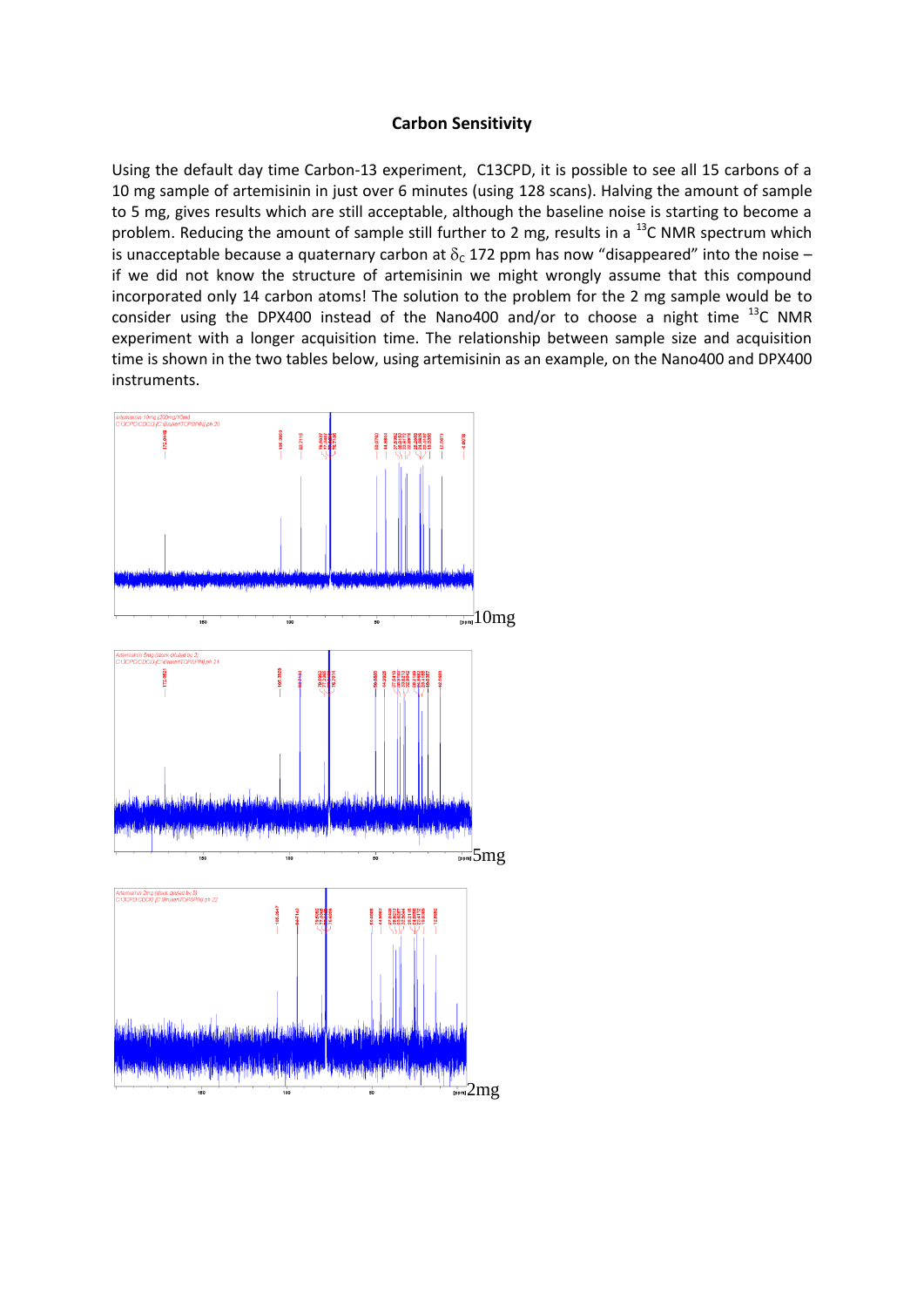#### **DEPT sensitivity**

Using the default day time DEPT-135 experiment, DEPT135, it is possible to see all 12 methyl, methylene and methine carbons from a 5 mg sample of artemisinin in around three and a half minutes (using 64 scans). Reducing the amount of sample to 2 mg, gives a result which is just about acceptable, although the baseline noise is now comparable to many of the "real" peaks. Halving the amount of sample again to 1mg, results in a DEPT spectrum which is unacceptable because many of the peaks have now "disappeared" completely into the noise. The solution to the problem with the 1 mg sample would be to consider using the DPX400 instead of the Nano400 and/or to choose a night time DEPT experiment with a longer acquisition time. The relationship between sample size and acquisition time is shown in the two tables below, using artemisinin as an example, on the Nano400 and DPX400 instruments.

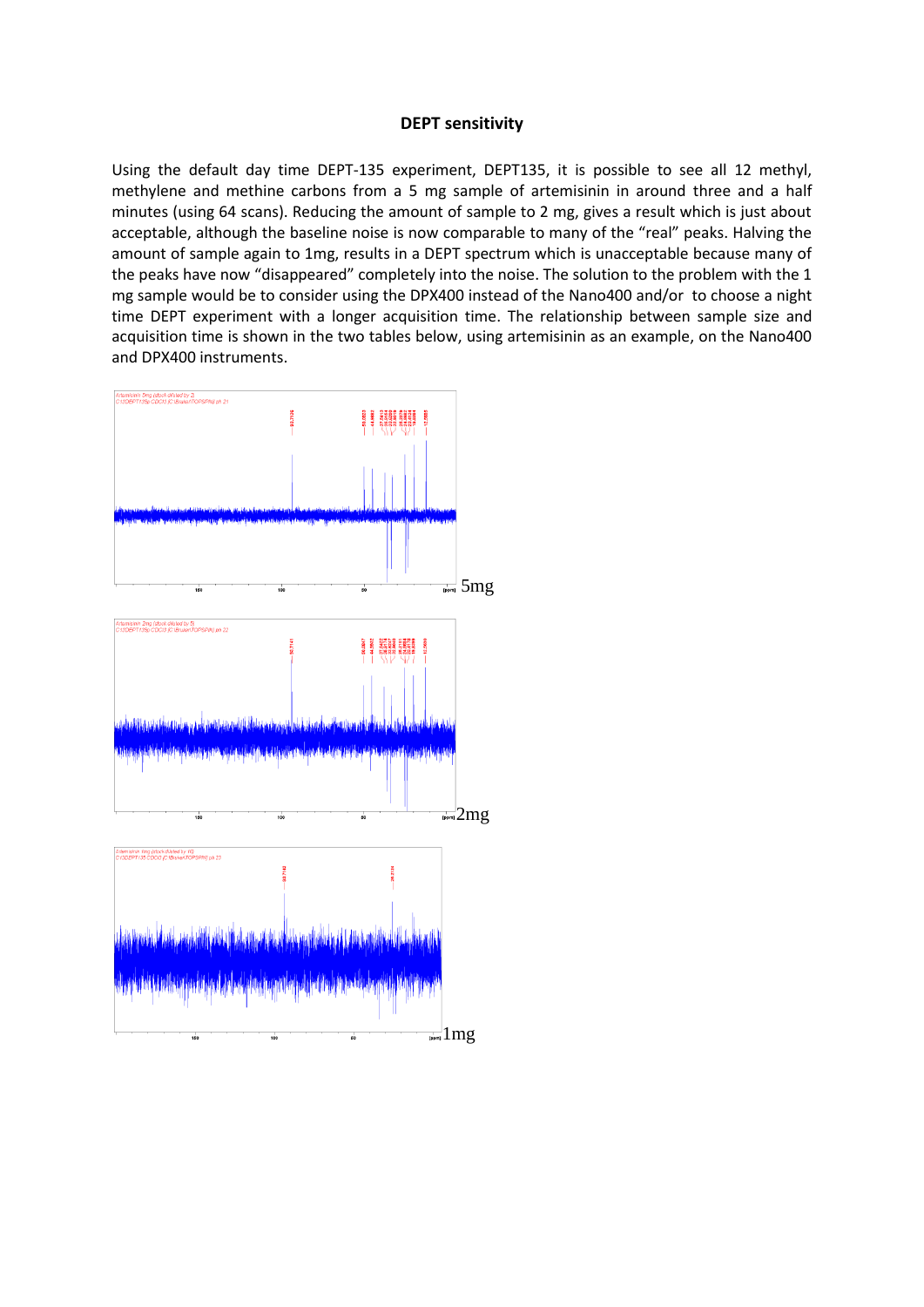#### **Edited-HSQC sensitivity**

Using the default daytime edited-HSQC experiment, HSQCEDGR, it is possible to resolve twodimensional resonances from all 12 methine, methylene and methyl carbons of a 1 mg sample of artemisinin in just over 5 minutes (using just 2 repetitions of the phase cycle). Halving the amount of sample to 0.5 mg gives results which are still acceptable, although the contour levels must now be increased to the extent that the baseline noise is unavoidably displayed alongside the real peaks. Reducing the amount of sample still further to 0.2 mg, results in a 2D-NMR spectrum which is unacceptable because most of the methine and methylene peaks haves "disappeared" into the noise (although the more intense methyl peaks are still discernible). The solution to the problem with the 0.2 mg sample would be to increase the number of repetitions in the phase cycle from 2 to 4 (or even 8). The Nano400 always gives better results for this 2D-NMR experiment than the DPX400, as is shown in the two tables below, which illustrate the relationship between sample size and acquisition times, using artemisinin as an example, for the Nano400 and DPX400 instruments.

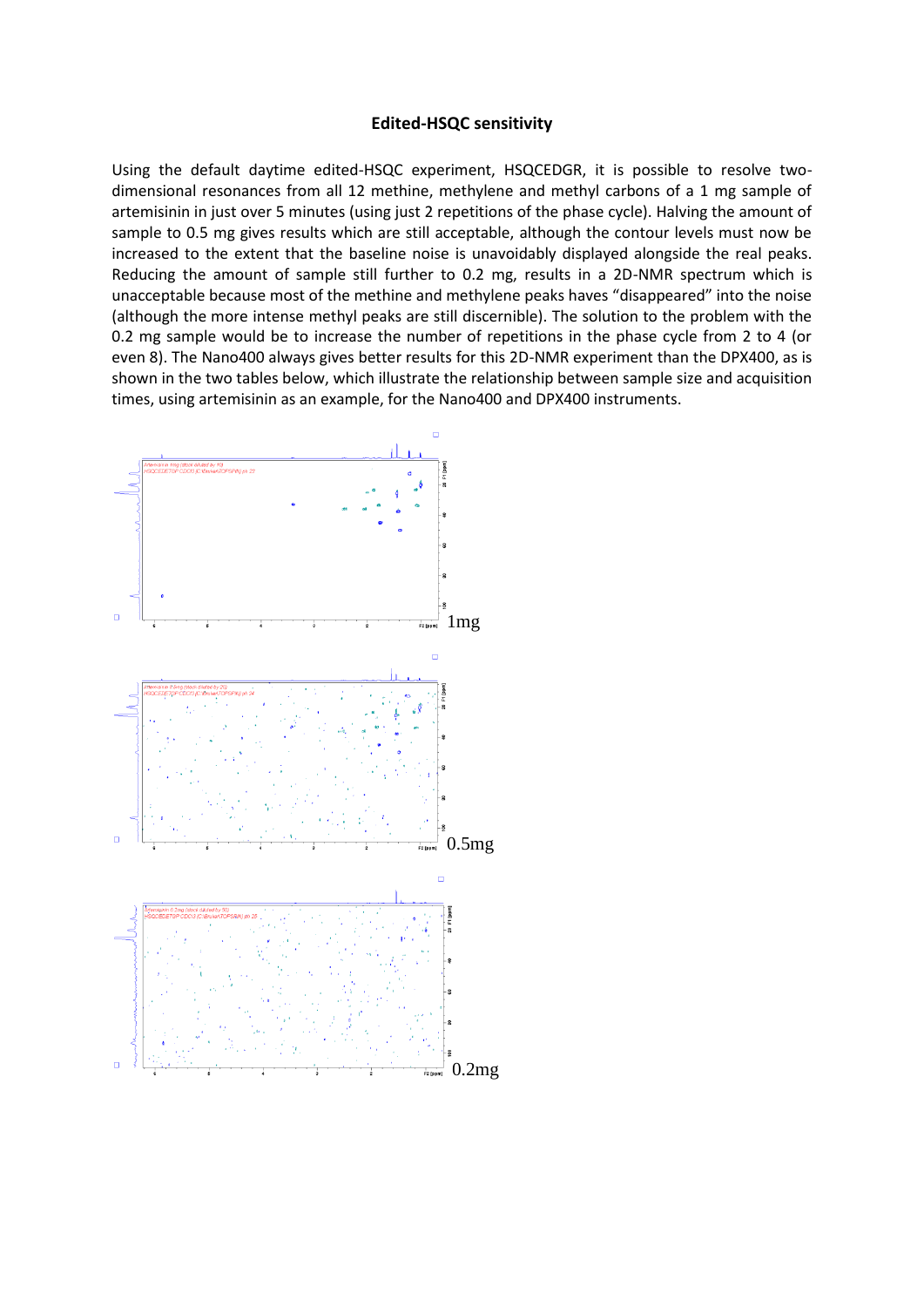#### **HMBC sensitivity**

Using the default daytime HMBC experiment, HMBCGPND, it is possible to resolve many of the twoand three-bond connections for a 2 mg sample of artemisinin in less than 5 minutes (using just 1 repetition of the phase cycle). Halving the amount of sample to 1 mg, retains most of these correlations, with the penalty that contour levels must be increased to the extent that the baseline noise is now displayed alongside the real peaks. Reducing the amount of sample still further to 0.5 mg, result in a 2D-NMR spectrum in which many of the long-range correlations have disappeared into the noise, leaving only the 2- and 3-bond connections to the methyl groups (which are intrinsically more intense) still clearly discernible. The solution to the problem with the 0.5 mg sample would be to increase the number of repetitions in the phase cycle from 1 to 2 (or even 4). The Nano400 will always give better results for this 2D-NMR experiment than the DPX400, as is shown in the two tables below, which illustrate the relationship between sample size and acquisition times, using artemisinin as an example, for the Nano400 and DPX400 instruments.

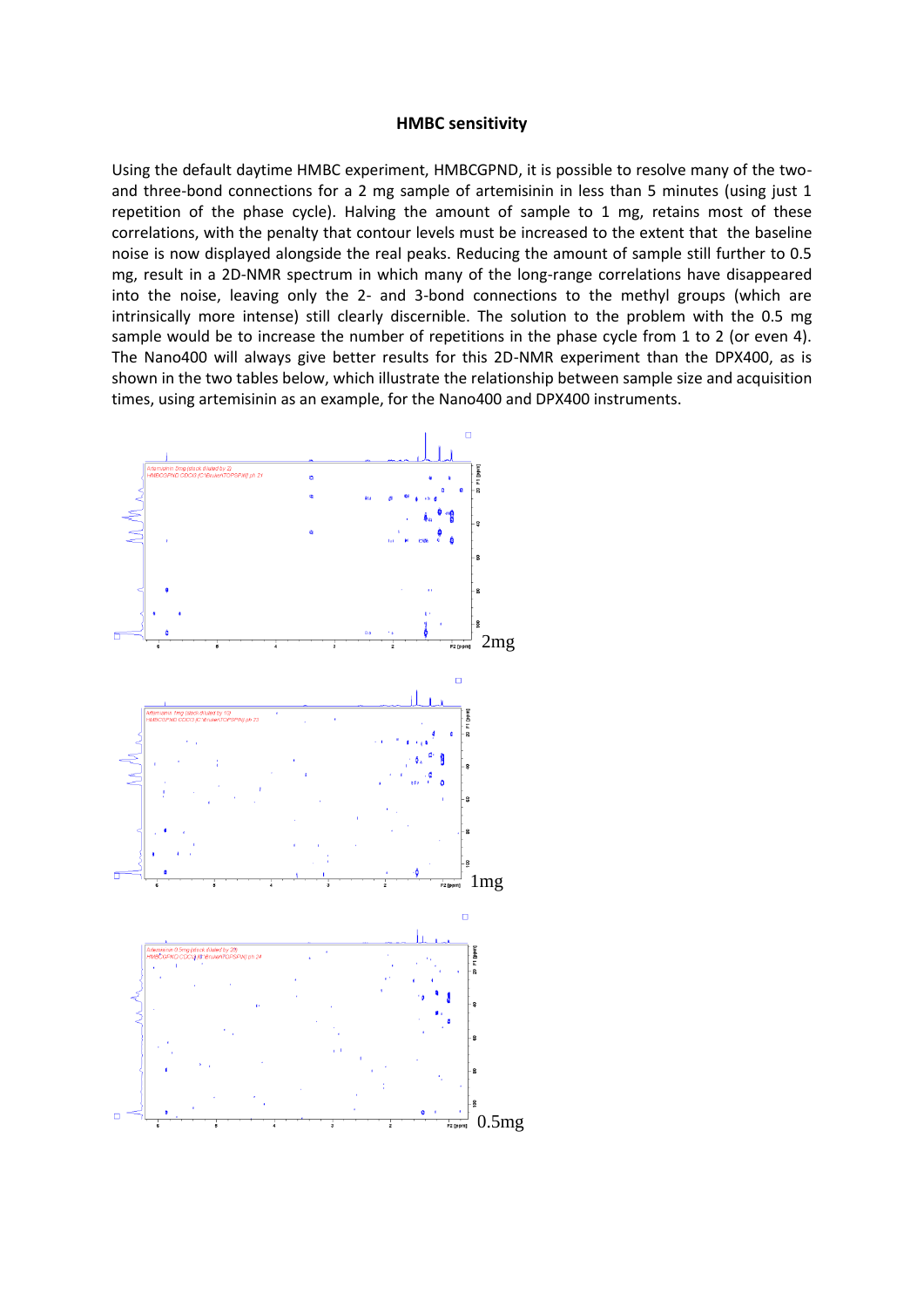When a sample is present in only a limited amount, then it is possible to decrease the minimum amount of sample which is required in order to obtain a reasonable quality spectrum by extending the acquisition time (number of scans) for that experiment. As a general rule of thumb, increasing the experiment time/number of scans by a factor of 4 will decrease the minimum amount of sample which is required by a factor of 2. This interaction between time and sample requirement is shown graphically in the tables below for both the Nano400 and DPX400 instruments, using artemisinin as an example organic compound. Areas of the table which are coloured green correspond to "good" spectra; areas coloured yellow indicate spectra which are just acceptable; and red areas of the table correspond to unacceptable spectra.

### **PROTON SENSITIVITY**

**Nano400** (BBI) <sup>1</sup>H Sensitivity with artemisinin in 0.5ml CDCl<sub>3</sub> (ICON NMR - PROTON (zg30) NS=8; Time 0:50)



**DPX400** BBFO <sup>1</sup>H Sensitivity with artemisinin in 0.5ml CDCl<sub>3</sub> (ICON NMR - PROTON (zg30) NS=8; Time 0:55)

|                         |                   | <b>Number of Scans</b> |                 |   |
|-------------------------|-------------------|------------------------|-----------------|---|
|                         |                   | 16                     | 8 (time = 0:55) | 4 |
| <b>Amount of Sample</b> | 10 <sub>mg</sub>  |                        |                 |   |
|                         | 5 <sub>mg</sub>   |                        |                 |   |
|                         | 2 <sub>mg</sub>   |                        |                 |   |
|                         | 1 <sub>mg</sub>   |                        |                 |   |
|                         | 0.5mg             |                        |                 |   |
|                         | 0.2mg             |                        |                 |   |
|                         | 0.1 <sub>mg</sub> |                        |                 |   |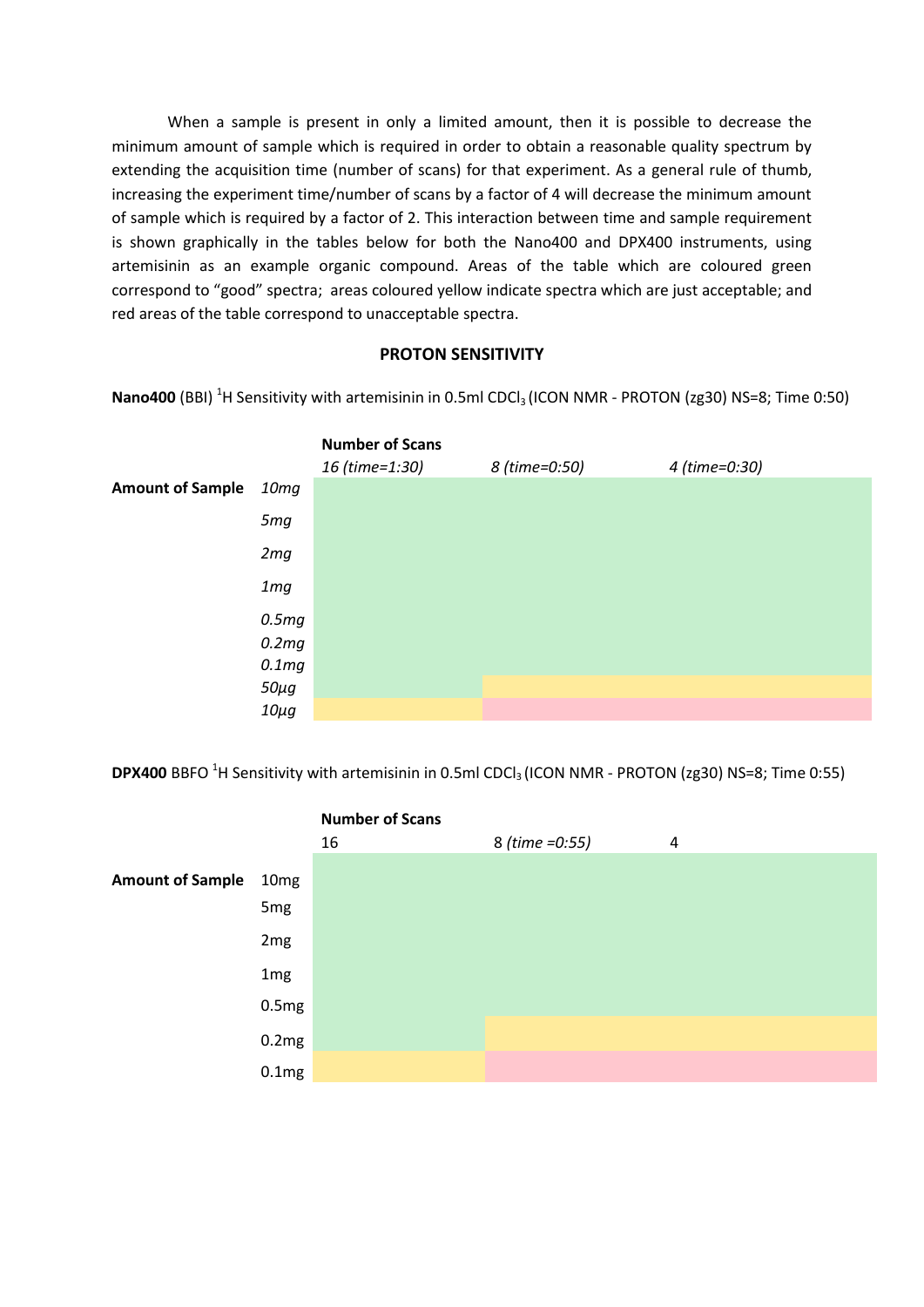#### **CARBON SENSITIVITY**

Nano400 BBI <sup>13</sup>C Sensitivity with artemisinin in 0.5ml CDCl<sub>3</sub> (ICON NMR - C13CPD (zgpg30) NS=128; d1 =1.5; Time 6:26)

|                     |                                    | <b>Number</b><br><b>Scans</b><br>4096<br>$(time =$<br>3:19:57 | of | 2048<br>$(time =$<br>1:40:04 | 1024<br>$(time =$<br>50:00) | 512<br>$(time =$<br>25:10 | 256<br>$(time =$<br>12:40 | 128<br>$(time=$<br>6:26 |
|---------------------|------------------------------------|---------------------------------------------------------------|----|------------------------------|-----------------------------|---------------------------|---------------------------|-------------------------|
| Amount of<br>Sample | 10 <sub>mg</sub>                   |                                                               |    |                              |                             |                           |                           |                         |
|                     | 5 <sub>mg</sub>                    |                                                               |    |                              |                             |                           |                           |                         |
|                     | 2 <sub>mg</sub><br>1 <sub>mg</sub> |                                                               |    |                              |                             |                           |                           |                         |
|                     | 0.5mg                              |                                                               |    |                              |                             |                           |                           |                         |
|                     | 0.2mg                              |                                                               |    |                              |                             |                           |                           |                         |

**DPX400** BBFO <sup>13</sup>C Sensitivity with artemisinin in 0.5ml CDCl<sub>3</sub> (ICON NMR -C13CPD (zgpg30) NS=128; d1 =1.5; Time 6:31)

|                            |                                                                                  | <b>Number</b><br>of Scans       |                              |                              |                              |                            |                           |                            |                          |
|----------------------------|----------------------------------------------------------------------------------|---------------------------------|------------------------------|------------------------------|------------------------------|----------------------------|---------------------------|----------------------------|--------------------------|
|                            |                                                                                  | 16384<br>$(time =$<br>11:03:39) | 8192<br>$(time =$<br>6:40:15 | 4096<br>$(time =$<br>3:54:26 | 2048<br>$(time =$<br>1:40:16 | 1024<br>$(time =$<br>50:16 | 512<br>$(time =$<br>25:16 | 256<br>$(time =$<br>14:56) | 128<br>$(time=$<br>6:31) |
| Amount of<br><b>Sample</b> | 10 <sub>mg</sub>                                                                 |                                 |                              |                              |                              |                            |                           |                            |                          |
|                            | 5 <sub>mg</sub><br>2 <sub>mg</sub><br>1 <sub>mg</sub><br>0.5mg<br>0.2mg<br>0.1mg |                                 |                              |                              |                              |                            |                           |                            |                          |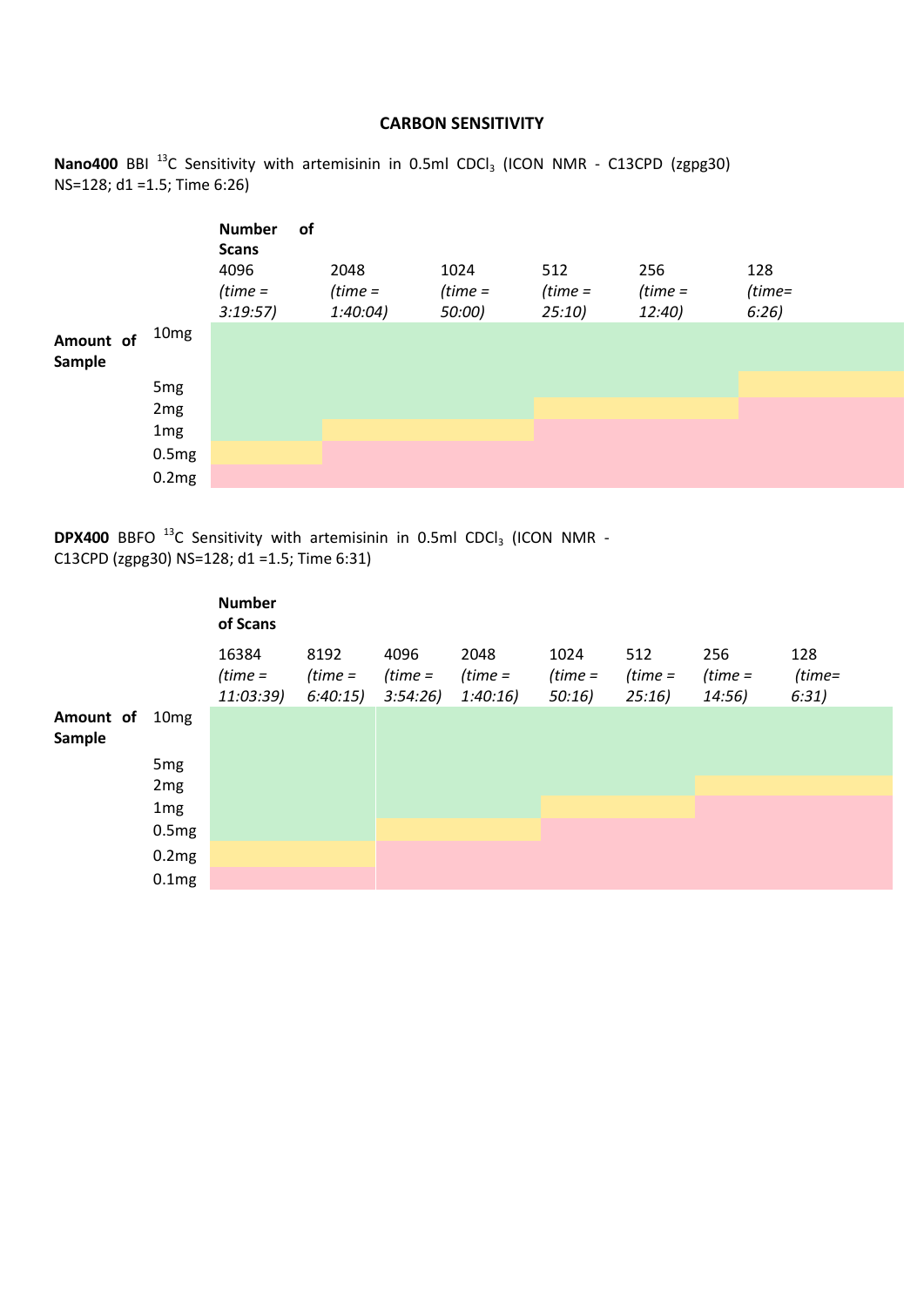## **DEPT-135 sensitivity**

|           |                  | <b>Number</b><br><b>Scans</b><br>2048 | of | 1024<br>$(time =$ | 512<br>$(time =$ | 256<br>$(time =$ | 128             | 64            |
|-----------|------------------|---------------------------------------|----|-------------------|------------------|------------------|-----------------|---------------|
|           |                  | $(time = 1:56:30)$                    |    | 58:22             | 29:17            | 14:45)           | $(time = 7:29)$ | $(time=3:51)$ |
| Amount    |                  |                                       |    |                   |                  |                  |                 |               |
| of Sample | 10 <sub>mg</sub> |                                       |    |                   |                  |                  |                 |               |
|           | 5 <sub>mg</sub>  |                                       |    |                   |                  |                  |                 |               |
|           | 2 <sub>mg</sub>  |                                       |    |                   |                  |                  |                 |               |
|           | 1 <sub>mg</sub>  |                                       |    |                   |                  |                  |                 |               |
|           | 0.5mg            |                                       |    |                   |                  |                  |                 |               |
|           | 0.2mg            |                                       |    |                   |                  |                  |                 |               |
|           | 0.1mg            |                                       |    |                   |                  |                  |                 |               |

Nano400 BBI DEPT-135 Sensitivity with artemisinin in 0.5ml CDCl<sub>3</sub> (ICON NMR - C13DEPT135p (dept135) NS=64; d1 =2; Time 3:51)

**DPX400** BBFO DEPT-135 Sensitivity with artemisinin in 0.5ml CDCl<sub>3</sub> (ICON NMR - C13DEPT135p (dept135) NS=64; d1 =2; Time 3:56)

|           |                  | <b>Number</b><br>of Scans<br>4096<br>$(time =$<br>3:53:05 | 2048<br>(time=1:56:<br>42) | 1024<br>$(time=58:3$<br>$\left( 0\right)$ | 512<br>$(time=$<br>29:24) | 256<br>$(time=14.2)$<br>51) | 128<br>$(time=7:35)$ | 64<br>$(time=3:5$<br>6) |
|-----------|------------------|-----------------------------------------------------------|----------------------------|-------------------------------------------|---------------------------|-----------------------------|----------------------|-------------------------|
| Amount    |                  |                                                           |                            |                                           |                           |                             |                      |                         |
| of Sample | 10 <sub>mg</sub> |                                                           |                            |                                           |                           |                             |                      |                         |
|           | 5 <sub>mg</sub>  |                                                           |                            |                                           |                           |                             |                      |                         |
|           | 2 <sub>mg</sub>  |                                                           |                            |                                           |                           |                             |                      |                         |
|           | 1 <sub>mg</sub>  |                                                           |                            |                                           |                           |                             |                      |                         |
|           | 0.5mg            |                                                           |                            |                                           |                           |                             |                      |                         |
|           | 0.2mg<br>0.1mg   |                                                           |                            |                                           |                           |                             |                      |                         |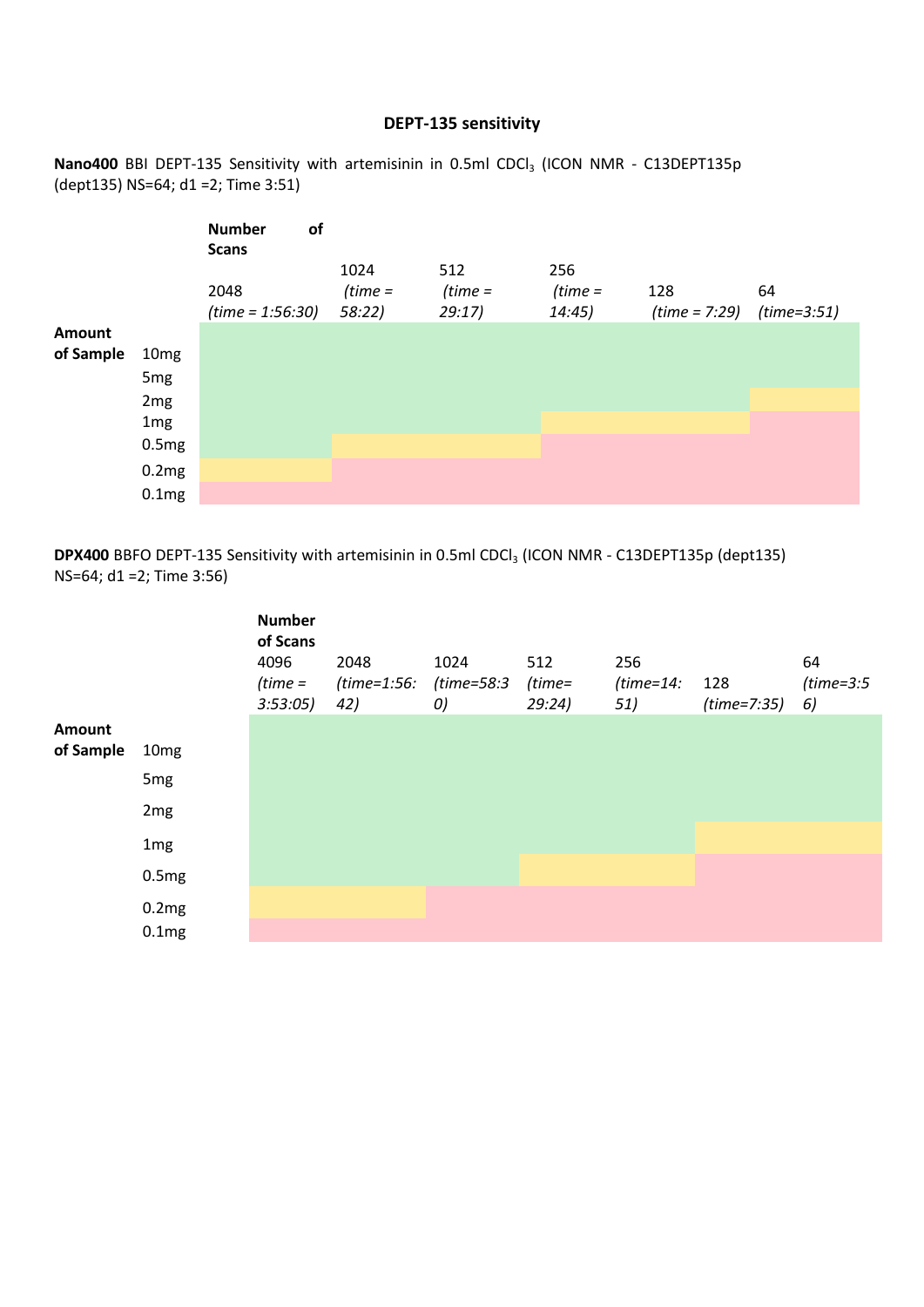## **EDITED-HSQC sensitivity**

|                     |                                          | <b>Number of Scans</b> |                        |                      |                      |                            |                                 |
|---------------------|------------------------------------------|------------------------|------------------------|----------------------|----------------------|----------------------------|---------------------------------|
|                     |                                          | 64<br>(time 2:32:38)   | 32<br>(time<br>1:16:28 | 16<br>(time<br>38:23 | 8<br>(time<br>19:21) | $\pmb{4}$<br>(time<br>9:50 | $\overline{2}$<br>(time<br>5:05 |
| Amount of<br>Sample | 10 <sub>mg</sub>                         |                        |                        |                      |                      |                            |                                 |
|                     | 5 <sub>mg</sub>                          |                        |                        |                      |                      |                            |                                 |
|                     | 2 <sub>mg</sub>                          |                        |                        |                      |                      |                            |                                 |
|                     | 1 <sub>mg</sub>                          |                        |                        |                      |                      |                            |                                 |
|                     | 0.5mg                                    |                        |                        |                      |                      |                            |                                 |
|                     | 0.2mg<br>0.1 <sub>mg</sub><br>$50 \mu g$ |                        |                        |                      |                      |                            |                                 |
|                     | $10\mu g$                                |                        |                        |                      |                      |                            |                                 |

Nano400 BBI Edited-HSQC Sensitivity with artemisinin in 0.5ml CDCl<sub>3</sub> (ICON NMR - HSQCEDETGP (hsqcedetgp) NS=2; d1=1; td(F1)=128 Time 5:05)

**DPX400** BBFO Edited-HSQC Sensitivity with artemisinin in 0.5ml CDCl<sub>3</sub> (ICON NMR - HSQCEDETGP (hsqcedetgp) NS=2; d1=1; td(F1)=128 Time 5:09)

|                     |                                                                | <b>Number of Scans</b><br>64 (time=2:32:43) | 32<br>(time<br>1:16:33) | 16<br>$(time=38:2$<br>8) | 8<br>(time=19:2<br>6) | $\overline{a}$<br>(time=9:55) | 2<br>$(time=5:09)$ |
|---------------------|----------------------------------------------------------------|---------------------------------------------|-------------------------|--------------------------|-----------------------|-------------------------------|--------------------|
| Amount of<br>Sample | 10 <sub>mg</sub>                                               |                                             |                         |                          |                       |                               |                    |
|                     | 5 <sub>mg</sub><br>2 <sub>mg</sub><br>1 <sub>mg</sub><br>0.5mg |                                             |                         |                          |                       |                               |                    |
|                     | 0.2mg<br>0.1mg                                                 |                                             |                         |                          |                       |                               |                    |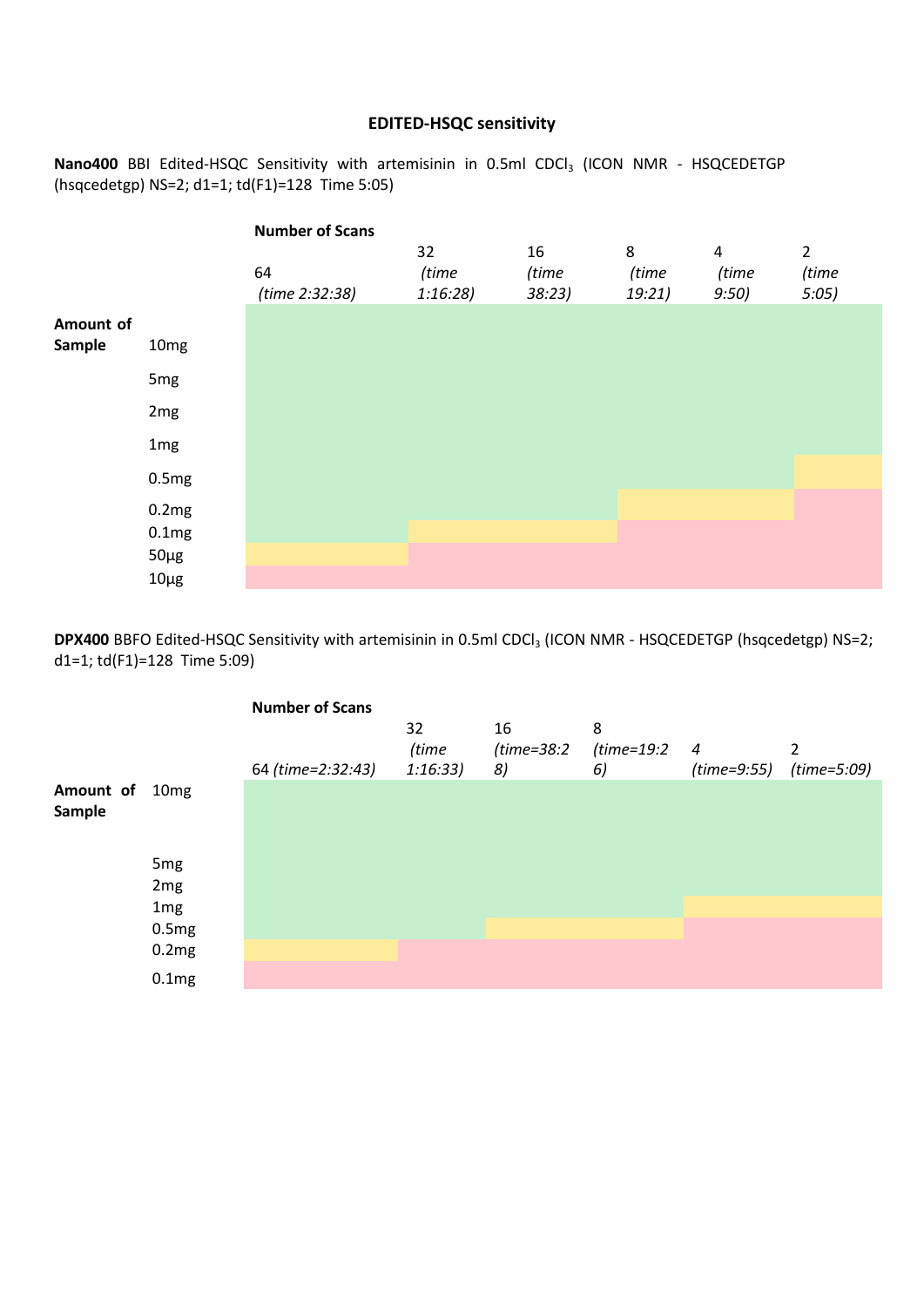## **HMBC sensitivity**

## **Nano400** BBI HMBC Sensitivity with artemisinin in 0.5ml CDCl3 (ICON NMR - HMBCGPND (hmbcgpnd) NS=1; d1 =1.5; td(F1)=128; Time 4:43)

|                     |                                    | <b>Number</b><br>of<br><b>Scans</b> |                     |                  |                   |                  |                    |
|---------------------|------------------------------------|-------------------------------------|---------------------|------------------|-------------------|------------------|--------------------|
|                     |                                    | 32<br>(Time 2:14:06)                | 16 (Time<br>1:07:19 | 8 (Time<br>33:56 | 4 (Time<br>17:14) | 2 (Time<br>8:53) | $1$ (Time<br>4:43) |
| Amount<br>of Sample | 10 <sub>mg</sub>                   |                                     |                     |                  |                   |                  |                    |
|                     | 5 <sub>mg</sub><br>2 <sub>mg</sub> |                                     |                     |                  |                   |                  |                    |
|                     | 1 <sub>mg</sub><br>0.5mg           |                                     |                     |                  |                   |                  |                    |
|                     | 0.2mg<br>0.1 <sub>mg</sub>         |                                     |                     |                  |                   |                  |                    |
|                     | $50 \mu g$<br>10 <sub>g</sub>      |                                     |                     |                  |                   |                  |                    |

**DPX400** BBFO HMBC Sensitivity with artemisinin in 0.5ml CDCl<sub>3</sub> (ICON NMR - HMBCGPND (hmbcgpnd) NS=1; d1 =1.5; td(F1)=128; Time 4:48)

|        |                   | <b>Number of Scans</b> |                |                |                 |
|--------|-------------------|------------------------|----------------|----------------|-----------------|
|        |                   | 8 (time=34:00)         | 4 (time=17:19) | $\overline{2}$ | $1 (time=4:48)$ |
| Amount | <b>of</b>         |                        |                |                |                 |
| Sample | 10 <sub>mg</sub>  |                        |                |                |                 |
|        | 5 <sub>mg</sub>   |                        |                |                |                 |
|        | 2 <sub>mg</sub>   |                        |                |                |                 |
|        | 1 <sub>mg</sub>   |                        |                |                |                 |
|        | 0.5mg             |                        |                |                |                 |
|        | 0.2mg             |                        |                |                |                 |
|        | 0.1 <sub>mg</sub> |                        |                |                |                 |
|        |                   |                        |                |                |                 |